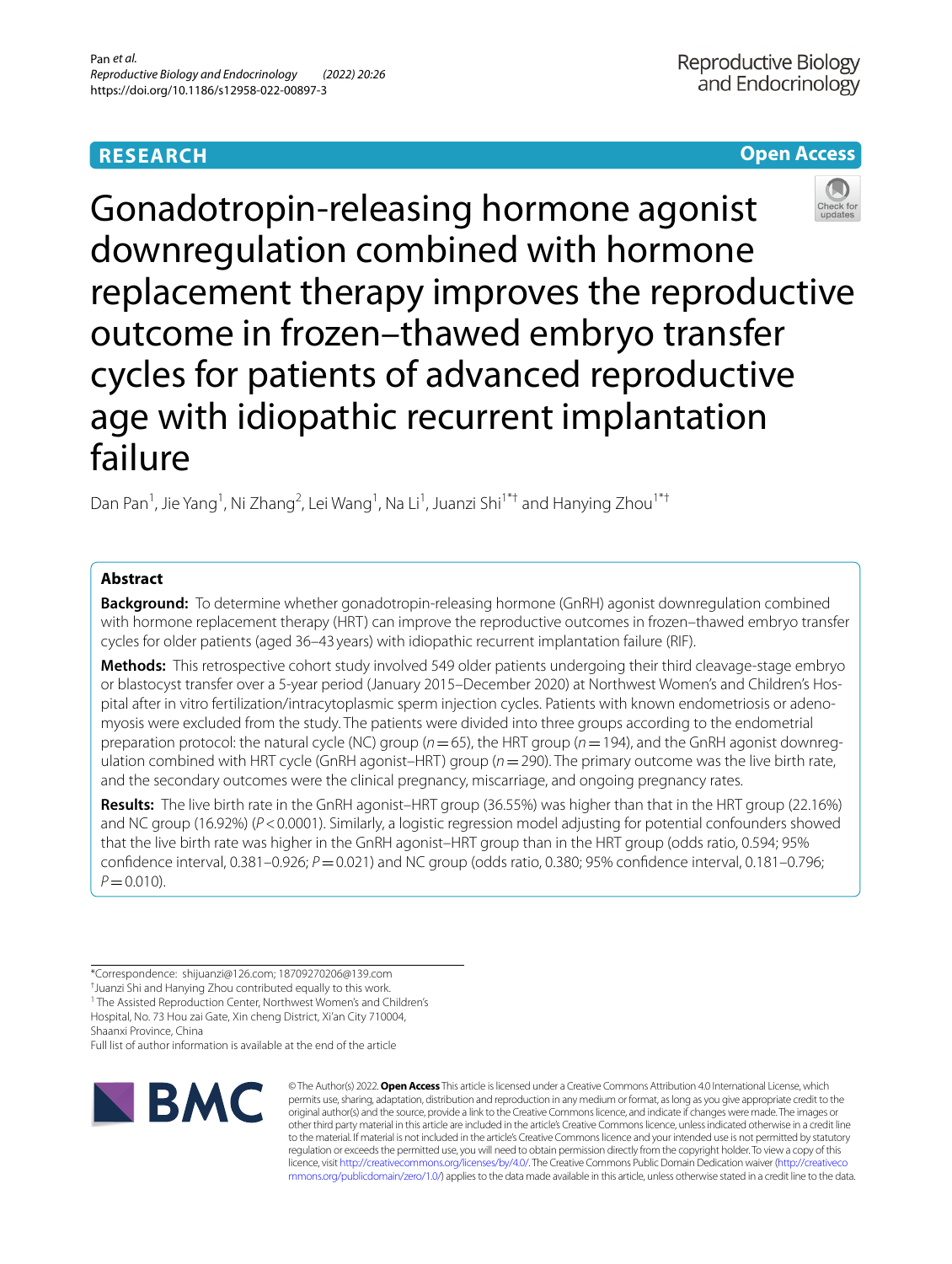**Conclusions:** The GnRH agonist–HRT protocol improves the live birth rate in frozen–thawed embryo transfer cycles for patients of advanced reproductive age with RIF. We hypothesize that the GnRH agonist–HRT protocol enhances implantation-related factors and promotes optimal endometrial receptivity, leading to an improved live birth rate. These fndings are also useful for further investigating the underlying mechanism of the GnRH agonist–HRT protocol in improving the reproductive outcomes for patients of advanced reproductive age with RIF.

**Trial registration:** This research protocol was approved by the hospital institutional ethics committee (No. 2021002).

**Keywords:** Frozen–thawed embryo transfer, Recurrent implantation failure, Gonadotropin-releasing hormone agonist, Hormone replacement therapy

# **Background**

Despite technical advances in in vitro fertilization (IVF), the management of idiopathic recurrent implantation failure (RIF)—the absence of implantation after repeated embryo transfers—poses a major clinical challenge in assisted reproductive technology (ART). No clear international consensus on the defnition of RIF or optimal therapeutic approaches has yet been established [[1,](#page-6-0) [2](#page-6-1)]. The diagnosis of more than two transplantation failures, as a common pattern, is recommended by 23 to 45% of ART specialists [\[3](#page-6-2)].

The endometrium is the destination of embryo implantation, and successful implantation requires the embryo to interact with a receptive endometrial lining. The two interact and infuence each other while the embryo enters the uterine cavity  $[4]$  $[4]$ . Therefore, both adequate endometrial receptivity and high embryonic quality are equally important for implantation. Prospective cohort studies have indicated that frozen–thawed embryo transfer (FET) might improve the reproductive outcomes in women with RIF [[5\]](#page-6-4). In FET cycles, the embryos may be transferred into a more synchronous uterine environment, which can avoid the disturbed endometrial development caused by external ovarian stimulation.

Which endometrial preparation protocol is more efective to promote implantation remains controversial, especially in women of advanced reproductive age (≥36years of age) with RIF. A previous retrospective self-control study showed that a gonadotropin-releasing hormone agonist combined with hormone replacement therapy (GnRH agonist–HRT) protocol can increase the pregnancy success rate in FET cycles of patients who have experienced RIF following IVF treatment [[6\]](#page-6-5). Other studies have shown that a depot GnRH agonist protocol might protect the expression of endometrial receptivity markers and thereby improve endometrial receptivity [\[7](#page-6-6), [8\]](#page-6-7). Nevertheless, these fndings were questioned in a further retrospective cohort study showing that a GnRH agonist–HRT protocol does not improve the live birth rate following ART for patients with RIF. However, patients of all ages were included in that study [[9\]](#page-6-8).

Moreover, increasing maternal age as another risk factor for embryo–endometrium asynchrony makes successful embryo implantation even more complicated [[10](#page-6-9), [11\]](#page-6-10). As one of the main indicators of RIF, the efects of female age have been discussed widely [[12\]](#page-6-11). However, few studies have focused on reproductive outcomes in older populations with RIF. We hypothesized that before FET, older patients with idiopathic RIF might beneft from single-agent GnRH agonist suppression compared with those without such pretreatment.

# **Methods**

# **Study design and patients**

This study included older patients (36-43 years of age) undergoing FET cycles at Northwest Women's and Children's Hospital after IVF/intracytoplasmic sperm injection (ICSI) cycles from January 2015 to December 2020. This study only included patients undergoing the third or more embryo transfer after autologous IVF or ICSI (*n*=597). Women who underwent embryo transfer after receiving donor oocytes; women who were diagnosed with endometriosis, adenomyosis, or both; and women whose endometrial thickness did not reach 7mm on the day of transplantation were excluded. In addition, 48 women were excluded mainly because of embryo apoptosis after thawing, the impact of the COVID-19 pandemic, or other reasons (Fig. [1](#page-2-0)). The research protocol was approved by the hospital's institutional ethics committee (No. 2021002).

### **Endometrial preparation before FET**

In patients who underwent FET during natural cycles (NCs) (including modifed cycles; NC group), we monitored when the leading follicles reached a mean diameter of >17mm by transvaginal ultrasonography. Human chorionic gonadotropin (10,000 IU) was injected to trigger ovulation when the serum luteinizing hormone level was <20IU/L; otherwise, transvaginal ultrasonography was performed every day until ovulation. FET was performed 3days (cleavage-stage embryos) or 5days (blastocysts) after ovulation.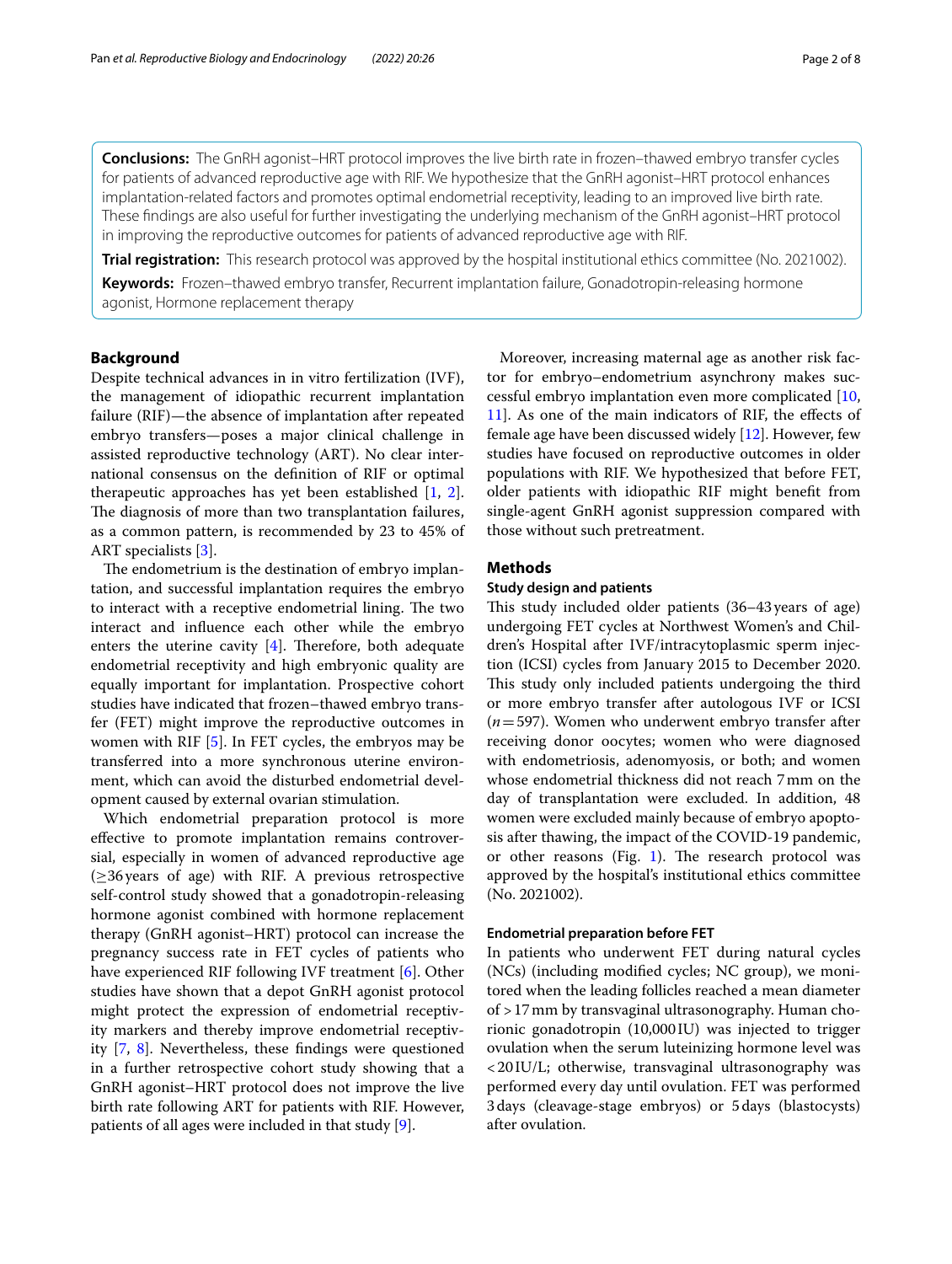

<span id="page-2-0"></span>In cycles with HRT (HRT group), starting at cycle day 5, estradiol valerate (Progynova; Bayer Schering Pharma AG, Berlin, Germany) was administered orally at 4 to 6mg daily. Approximately 10 to 12days later, 60mg/day of natural progesterone in oil (Xianju, Zhejiang, China) was injected intramuscularly to prepare the endometrium as soon as the endometrial thickness reached 7mm and the serum progesterone level was <1.5ng/mL. FET was then performed after 4days (cleavage-stage embryos) or 6days (blastocysts) of progesterone therapy.

In cycles with GnRH agonist downregulation combined with HRT (GnRH agonist–HRT group), patients received a single injection of 3.75 mg long-acting triptorelin acetate on day 2 of the cycle after an ultrasound scan confrmed ovarian quiescence and the presence of a thin endometrium (< 5 mm). After 28 to 30 days, estrogen stimulation was used as in the HRT cycles.

# **Embryo and blastocyst cryopreservation**

All embryos were preserved by vitrifcation and thawed when transferred. The cleavage-stage embryos were warmed in the afternoon 1day before embryo transfer with a post-warm-culture time of 18 to 20h. The blastocysts were warmed on the day of embryo transfer with a post-thaw culture time of 2h.

### **Luteal support**

Luteal support schemes for the GnRH agonist–HRT group and HRT group included intramuscular injection of 60mg/day of natural progesterone in oil and oral intake of 20mg/day progesterone tablets (Dydrogester-one; Abbott Biologicals B.V., The Netherlands) [[13](#page-6-12), [14](#page-6-13)]. The dosage of progesterone decreased to 40 mg/day and the progesterone tablet dosage was the same as before in the NC/modifed NC group. After embryo transfer, all patients received luteal support until day 14 when the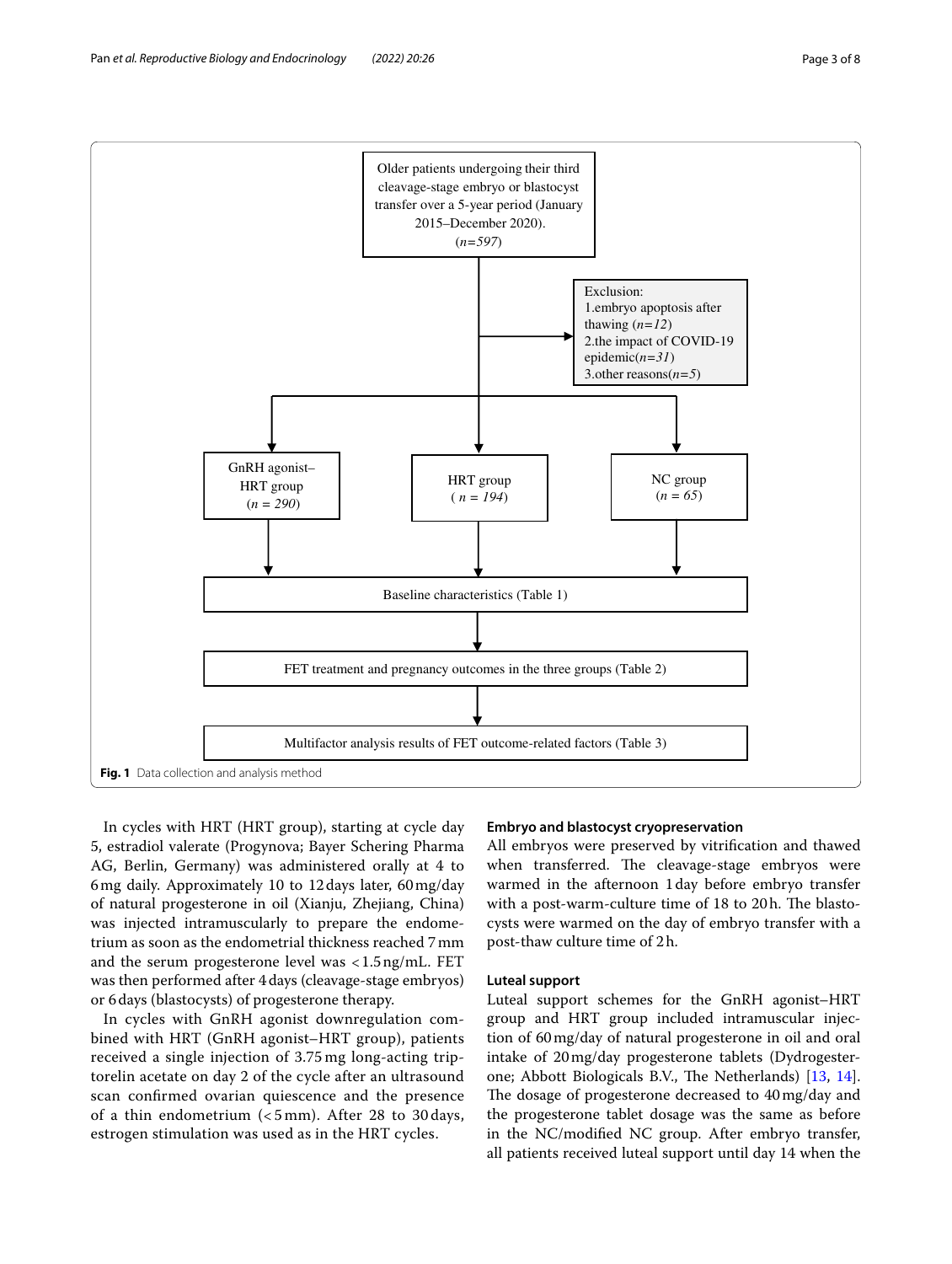plasma β-human chorionic gonadotropin concentration was determined. If this was positive, hormone administration was continued until 10weeks of pregnancy.

# **Outcome parameters**

The primary outcome parameter was the live birth rate. The delivery of a viable infant after the 22nd gestational week was considered a live birth. The secondary outcomes were the clinical pregnancy rate (defned as the rate of an intrauterine gestational sac with fetal heart activity on ultrasound), the ongoing pregnancy rate (defned as a viable pregnancy past 12weeks of gestation), and the miscarriage rate (the loss of a clinical pregnancy before the 22nd gestational week per clinical pregnancy cycle) [[15\]](#page-6-14).

### **Statistical analysis**

Analysis of variance was used for continuous variables (mean  $\pm$  standard deviation) and the  $\chi^2$  test was used for categorical variables to determine whether the distributions of covariates were statistically signifcant across treatment protocols. Multivariable logistic regression was used to identify the independent effect of the

treatment protocol on the live birth rate and miscarriage rate in patients with RIF, adjusting for patient age, body mass index, embryo transfer cycle number, interval between fresh and frozen transfer, basal follicle-stimulating hormone level, infertility duration in years, infertility type, endometrial thickness on the day of FET, number of embryos transferred, and embryo transfer type. The results are shown as the odds ratio (OR) and 95% confidence interval (CI). A *P* value of <0.05 was considered statistically signifcant. Data processing and statistical analysis were conducted using IBM SPSS Statistics v. 19.0 (IBM Corp., Armonk, NY, USA).

# **Results**

In total, 549 women were enrolled in the study. The demographic and clinical characteristics of the patients are listed in Table [1](#page-3-0). There were no significant differences in their age at FET, body mass index, embryo transfer cycle number, interval between fresh and frozen transfer, basal follicle-stimulating hormone level, duration of infertility, type of infertility, numbers of embryos transferred, or proportion of transferred blastocysts among the three groups. The level of progesterone on the

<span id="page-3-0"></span>**Table 1** Baseline characteristics between different endometrial preparation groups

| Characteristic                                    | <b>GnRH</b> agonist-HRT | <b>HRT</b>       | <b>NC</b>        | P value  |
|---------------------------------------------------|-------------------------|------------------|------------------|----------|
|                                                   | $(n=290)$               | $(n=194)$        | $(n=65)$         |          |
| female age(y)                                     | $38.7 \pm 2.19$         | $39.14 \pm 2.2$  | 38.74 ± 1.96     | 0.083    |
| BMI (kg/m2)                                       | $22.37 \pm 2.74$        | $22.66 \pm 2.77$ | $22.13 \pm 2.48$ | 0.313    |
| ET cycle number                                   | $3.43 \pm 0.75$         | $3.42 \pm 0.71$  | $3.52 \pm 0.9$   | 0.609    |
| Interval between fresh and frozen transfer(m)     | $6.41 \pm 5.92$         | $6.11 \pm 6.57$  | $5.75 \pm 4.65$  | 0.688    |
| bFSH (IU/L)                                       | $7.95 \pm 2.97$         | $8.28 \pm 2.96$  | $8.07 \pm 3.17$  | 0.509    |
| Infertility duration in years (y)                 | $5.48 \pm 4.10$         | $5.27 \pm 4.28$  | $5.78 \pm 3.98$  | 0.670    |
| Infertility type (n, %)                           |                         |                  |                  | 0.272    |
| Primary infertility                               | 75 (25.86)              | 46 (23.71)       | 22 (33.85)       |          |
| Secondary infertility                             | 215 (74.14)             | 148 (76.29)      | 43 (66.15)       |          |
| Fertilization type (n, %)                         |                         |                  |                  | $0.028*$ |
| <b>IVF</b>                                        | 208 (71.70)             | 135 (69.60)      | 49 (75.40)       |          |
| ICSI                                              | 78 (26.90)              | 56 (28.90)       | 11 (16.90)       |          |
| $IVF + ICSI$                                      | 4(1.40)                 | 3(1.50)          | 5(7.70)          |          |
| Progesterone on the administration day (ng/ml)    | $0.38 \pm 0.29$         | $0.54 \pm 0.47$  |                  | $0.000*$ |
| Endometrial thickness on the day of transfer (mm) | $10.34 \pm 1.68$        | $9.79 \pm 1.54$  | $10.78 \pm 2.25$ | $0.000*$ |
| No. of transferred embryos (n, %)                 |                         |                  |                  | 0.055    |
|                                                   | 84 (28.97)              | 70 (36.08)       | 29 (44.62)       |          |
| 2                                                 | 193 (66.55)             | 116 (59.79)      | 31 (47.69)       |          |
| 3                                                 | 13 (4.48)               | 8(4.12)          | 5(7.69)          |          |
| Type of embryo transferred(n, %)                  |                         |                  |                  | 0.074    |
| Cleavage stage embryo                             | 130 (44.83)             | 107 (55.15)      | 34 (52.31)       |          |
| Blastocyst                                        | 160 (55.17)             | 87 (44.85)       | 31 (47.69)       |          |

Values are means±SD or number (percentage) of patients. \**P*<0.05 for t test or chi-squared test;

Abbreviations: *BMI* Body mass index; *bFSH* basal follicle-stimulating hormone; *IVF* In vitro fertilization; *ICSI* Intracytoplasmic sperm injection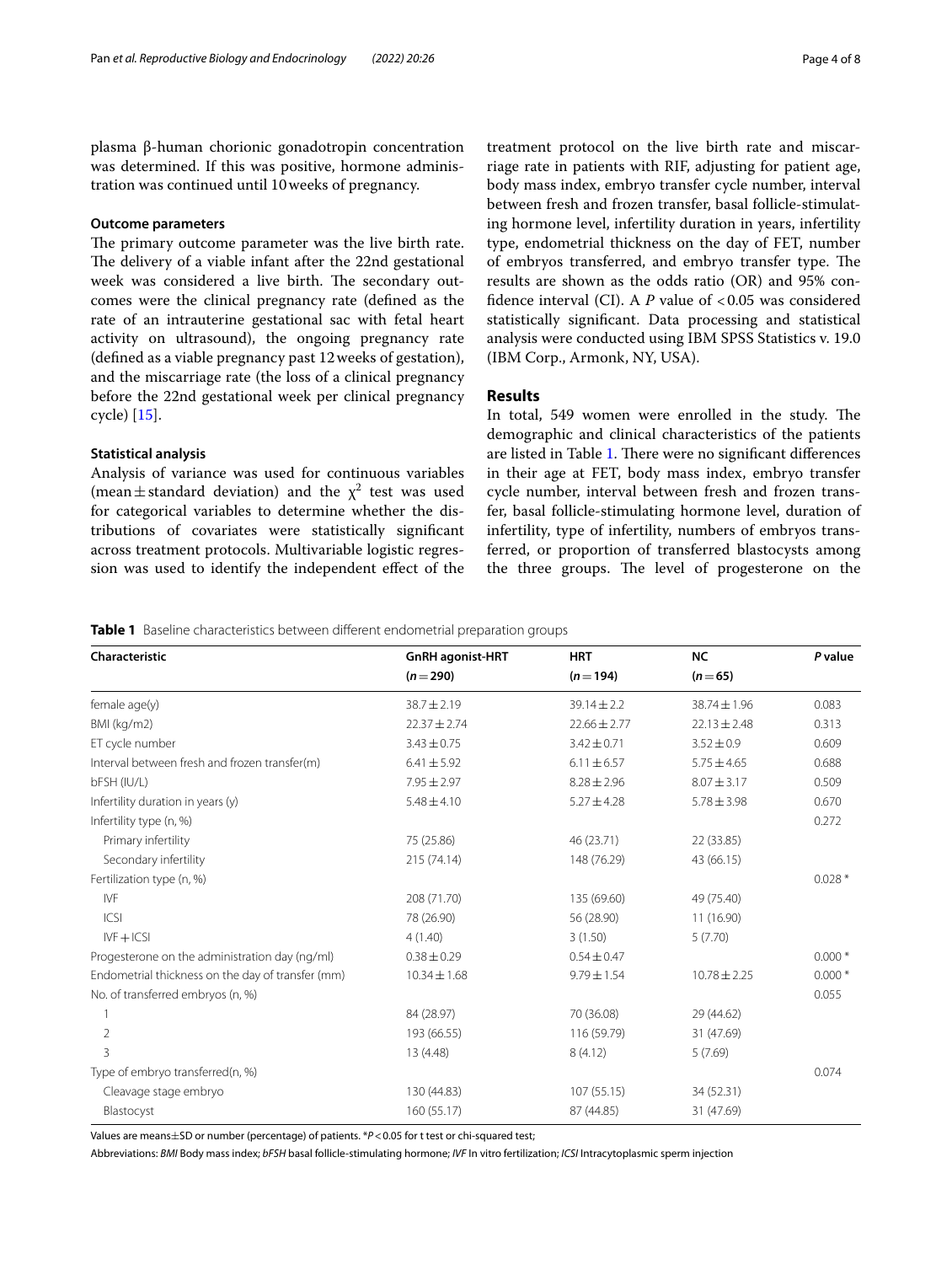administration day was signifcantly lower in the GnRH agonist–HRT group than in the HRT group  $(P=0.000)$ . In addition, fewer embryos were formed by ICSI insemination in the NC group than in the other two groups  $(P=0.028)$ . Furthermore, the endometrial thickness on the day of FET was signifcantly diferent among the three groups  $(P=0.000)$ .

The clinical pregnancy, ongoing pregnancy, and live birth rates were signifcantly higher in the GnRH agonist–HRT group than in the other two groups. However, the miscarriage rates did not difer signifcantly among the three groups (Table [2\)](#page-4-0).

In the adjusted model, the GnRH agonist–HRT treatment protocol resulted in better clinical pregnancy, ongoing pregnancy, and live birth rates than did the other two protocols. In addition, the patient age, number of embryos transferred, and embryo transfer type were still related to the live birth rate (Table [3](#page-5-0)).

# **Discussion**

The lack of a clearly defined treatment for women with RIF is well known. There is insufficient evidence that the use of a depot GnRH agonist combined with an HRT cycle is better or worse than the NC or HRT protocol for reproductive outcomes in FET cycles, especially for patients with RIF. Pretreatment with a GnRH agonist before HRT in FET cycles is considered inefective for patients of advanced reproductive age, but this does not include patients with RIF  $[16]$  $[16]$ . A recent study also failed to demonstrate any signifcant efect of a depot GnRH agonist–HRT protocol on the live birth/ongoing pregnancy rate for patients with RIF [[9\]](#page-6-8). However, that study only included younger patients  $\left($  < 40 years of age); thus, the efect of a depot GnRH agonist–HRT protocol on older patients (36–43years of age) needs to be further evaluated.

This large-scale retrospective cohort study evaluated the reproductive outcomes in the NC, HRT cycle, and GnRH agonist–HRT cycle of patients of advanced reproductive age with RIF when referred for FET. The live birth rate was higher with the GnRH agonist–HRT treatment protocol than with the NC and HRT protocols, whereas the miscarriage rate was not signifcantly diferent among the three protocols. In addition, we used a single-dose drug intramuscular injection of 3.75mg depot leuprolide acetate. This is consistent with a previous retrospective cohort analysis that suggested that a GnRH agonist–HRT protocol with 28days of a full-dose depot GnRH agonist, giving prolonged downregulation before ovarian stimulation, resulted in relatively high pregnancy success rates in patients with idiopathic RIF undergoing IVF [[6\]](#page-6-5).

GnRH agonists might regulate the expression of endometrial adhesive molecules, implantation markers, and genetic alterations. HOXA10 and MEIS, well-known markers, can improve uterine development and endometrial receptivity [\[17](#page-6-16)–[20\]](#page-6-17). Additionally, research has confrmed that LIF signaling may be impaired in some women with implantation failure [\[21](#page-6-18)]. GnRH agonist therapy may restore the endometrial secretion of implantation-related factors such as HOXA10 and LIF, which can regulate endometrial development and permit embryo implantation and decidualization [\[8](#page-6-7)]. Another study showed that ovarian stimulation with a GnRH agonist partially restored the expression of endometrial integrin  $β3$  and improved uterine receptivity in mice  $[22]$ .

One interesting observation in our study was that the mean level of progesterone on the day of administration in the HRT cycle was signifcantly higher than that in the GnRH agonist–HRT cycle  $(0.54 \pm 0.47 \text{ vs. } 0.38 \pm 0.29 \text{ ng}/$ mL;  $P=0.000$ ). This might have been due to a premature rise in the luteinizing hormone level in the hormonal stimulation protocol without a GnRH agonist, which reduces the "receptive window" of the endometrium [\[23](#page-7-0)].

The NC protocol is one of the most frequently and widely used FET protocols in ART [\[24](#page-7-1)]. In a large analysis, however, the GnRH agonist–HRT protocol was associated with a higher live birth rate when compared with an NC protocol for frozen–thawed blastocyst-stage transfer cycles [\[25](#page-7-2)]. Furthermore, another study suggested that approximately two-thirds of implantation failures are caused by impaired endometrial receptivity and asynchronized embryo–endometrial crosstalk, while embryo quality is estimated to be responsible for the remaining one-third of cases of implantation failure [[26\]](#page-7-3). We also found that the live birth rate with our NC protocol was signifcantly lower than that in the GnRH

<span id="page-4-0"></span>**Table 2** FET treatment and pregnancy outcomes in the three groups

| <b>Pregnancy outcomes</b> | <b>GnRH</b> agonist-HRT | HRT            | NC            | P value  |
|---------------------------|-------------------------|----------------|---------------|----------|
| Clinical pregnancy rate   | 48.97 (142/290)         | 35.05 (68/194) | 27.69 (18/65) | $0.001*$ |
| Ongoing pregnancy rate    | 37.59 (109/290)         | 22.68 (44/194) | 18.46 (12/65) | $0.000*$ |
| Miscarriage rate          | 21.83 (31/142)          | 36.76 (25/68)  | 33.33 (6/18)  | 0.062    |
| Live birth rate           | 36.55 (106/290)         | 22.16 (43/194) | 16.92 (11/65) | $0.000*$ |

Values are percentage (no./no.) of patients. \**P*<0.05 for chi-squared test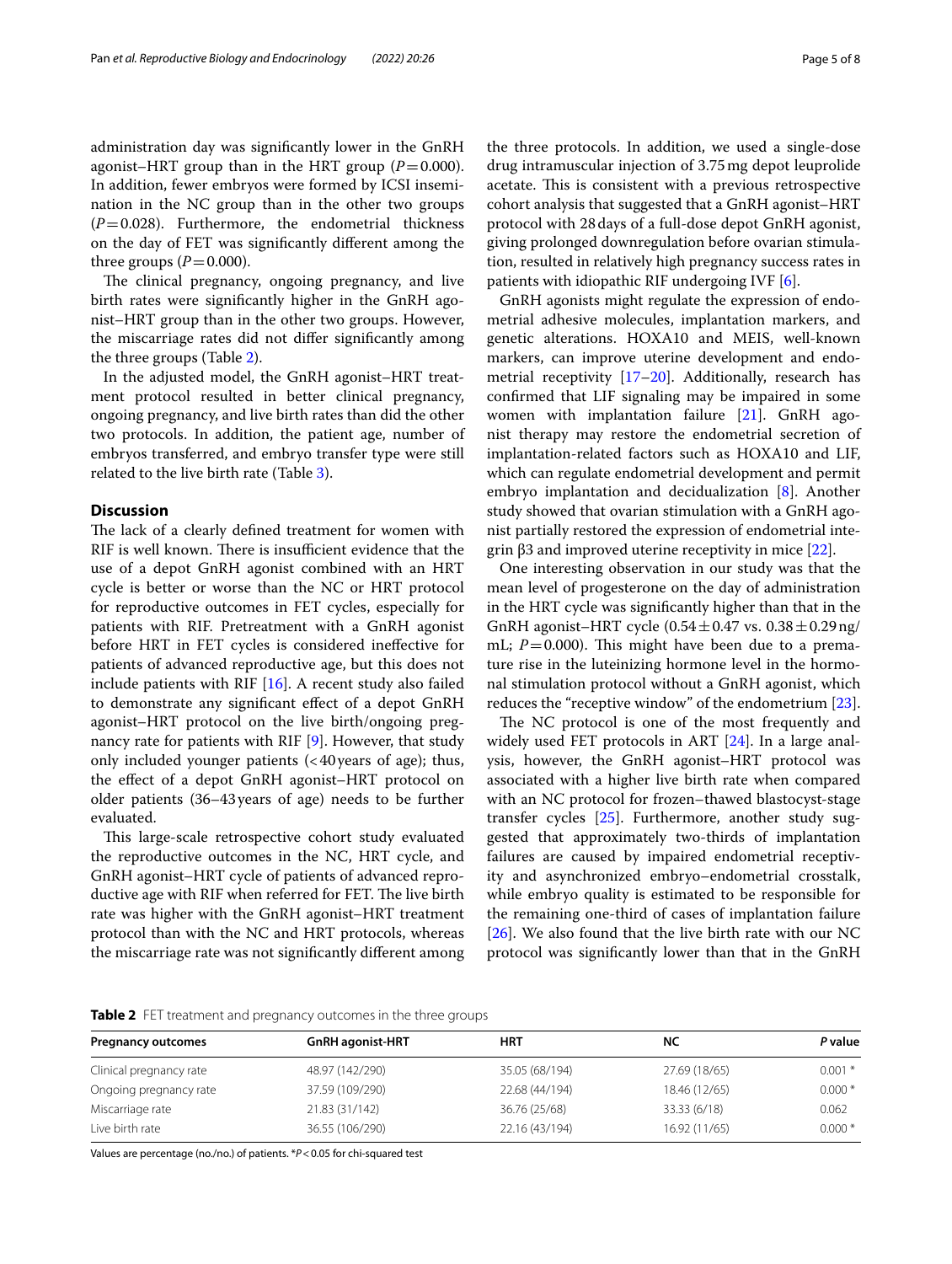## <span id="page-5-0"></span>**Table 3** Multivariate logistic regression analysis of factors related to pregnancy outcomes of FET

| Clinical indicators                                  | Clinical pregnancy rate |           | Ongoing pregnancy rate |           |
|------------------------------------------------------|-------------------------|-----------|------------------------|-----------|
| Value                                                | OR value (95% CI)       | $P$ value | OR value (95% CI)      | $P$ value |
| Female age(y)                                        | 0.868 (0.796-0.947)     | $0.001*$  | 0.813 (0.738-0.896)    | $0.000*$  |
| Fertilization type                                   |                         |           |                        |           |
| IVF                                                  | Ref.                    |           | Ref.                   |           |
| ICSI                                                 | $0.815(0.536 - 1.241)$  | 0.340     | $0.867(0.547 - 1.376)$ | 0.546     |
| $IVF + ICSI$                                         | 0.579 (0.159-2.104)     | 0.406     | 1.072 (0.286-4.022)    | 0.918     |
| Endometrial thickness on<br>the day of transfer (mm) | 1.059 (0.952-1.179)     | 0.291     | 1.026 (0.913-1.152)    | 0.669     |
| No. of transferred embryos                           |                         |           |                        |           |
| $\mathbf{1}$                                         | Ref.                    |           | Ref.                   |           |
| $\overline{2}$                                       | 2.495 (1.642-3.791)     | $0.000*$  | 2.974 (1.853-4.773)    | $0.000*$  |
| 3                                                    | 1.92 (0.763-4.832)      | 0.166     | 1.754 (0.579-5.306)    | 0.320     |
| Type of embryo transferred                           |                         |           |                        |           |
| Cleavage stage embryo                                | Ref.                    |           | Ref.                   |           |
| Blastocyst                                           | 2.047 (1.388-3.02)      | $0.000*$  | 2.263 (1.479-3.461)    | $0.000*$  |
| <b>Endometrial Preparation Protocols</b>             |                         |           |                        |           |
| GnRH agonist-HRT                                     | Ref.                    |           | Ref.                   |           |
| <b>HRT</b>                                           | $0.664(0.446 - 0.987)$  | $0.043*$  | 0.573 (0.369-0.891)    | $0.013*$  |
| <b>NC</b>                                            | $0.439(0.235 - 0.822)$  | $0.010*$  | 0.414 (0.202-0.846)    | $0.016*$  |
| Clinical indicators                                  | Live birth rate         |           |                        |           |
| Value                                                | OR value(95% CI)        | $P$ value |                        |           |
| Female age(y)                                        | 0.819 (0.742-0.903)     | $0.000*$  |                        |           |
| Fertilization type                                   |                         |           |                        |           |
| <b>IVF</b>                                           | Ref.                    |           |                        |           |
| ICSI                                                 | 0.884 (0.555-1.409)     | 0.605     |                        |           |
| $IVF + ICSI$                                         | 1.119 (0.298-4.204)     | 0.868     |                        |           |
| Endometrial thickness on<br>the day of transfer (mm) | 1.057 (0.94-1.188)      | 0.352     |                        |           |
| No. of transferred embryos                           |                         |           |                        |           |
| $\mathbf{1}$                                         | Ref.                    |           |                        |           |
| $\overline{2}$                                       | 3.032 (1.877-4.897)     | $0.000*$  |                        |           |
| 3                                                    | 1.89 (0.622-5.742)      | 0.261     |                        |           |
| Type of embryo transferred                           |                         |           |                        |           |
| Cleavage stage embryo                                | Ref.                    |           |                        |           |
| Blastocyst                                           | 2.28 (1.485-3.5)        | $0.000*$  |                        |           |
| <b>Endometrial Preparation Protocols</b>             |                         |           |                        |           |
| GnRH agonist-HRT                                     | Ref.                    |           |                        |           |
| <b>HRT</b>                                           | 0.594 (0.381-0.926)     | $0.021*$  |                        |           |
| <b>NC</b>                                            | 0.38 (0.181-0.796)      | $0.010*$  |                        |           |

\**P*<0.05 for logistic regression

Abbreviations: *OR* Odds ratio; *CI 95%* Confdence interval; *IVF* In vitro fertilization; *ICSI* Intracytoplasmic sperm injection

agonist–HRT protocol, which may have been due to the "displaced window of implantation" in patients with RIF [[27\]](#page-7-4). However, this conclusion needs to be confrmed.

This is the first study to evaluate the optimal approach to prepare the endometrium in FET cycles of older patients with RIF. One limitation of this study is its retrospective and single-institution design. However, through the analysis of a large sample using a multivariate logistics model, some confounding factors were eliminated. Another limitation is that the type of endometrial preparation was selected on the basis of the physician's preference, and this might have introduced bias. Moreover, blastocyst transfer was slightly higher in the GnRH agonist–HRT group than in the other groups. Even if a Cochrane review had shown that blastocyst transfer in ART was less efective for live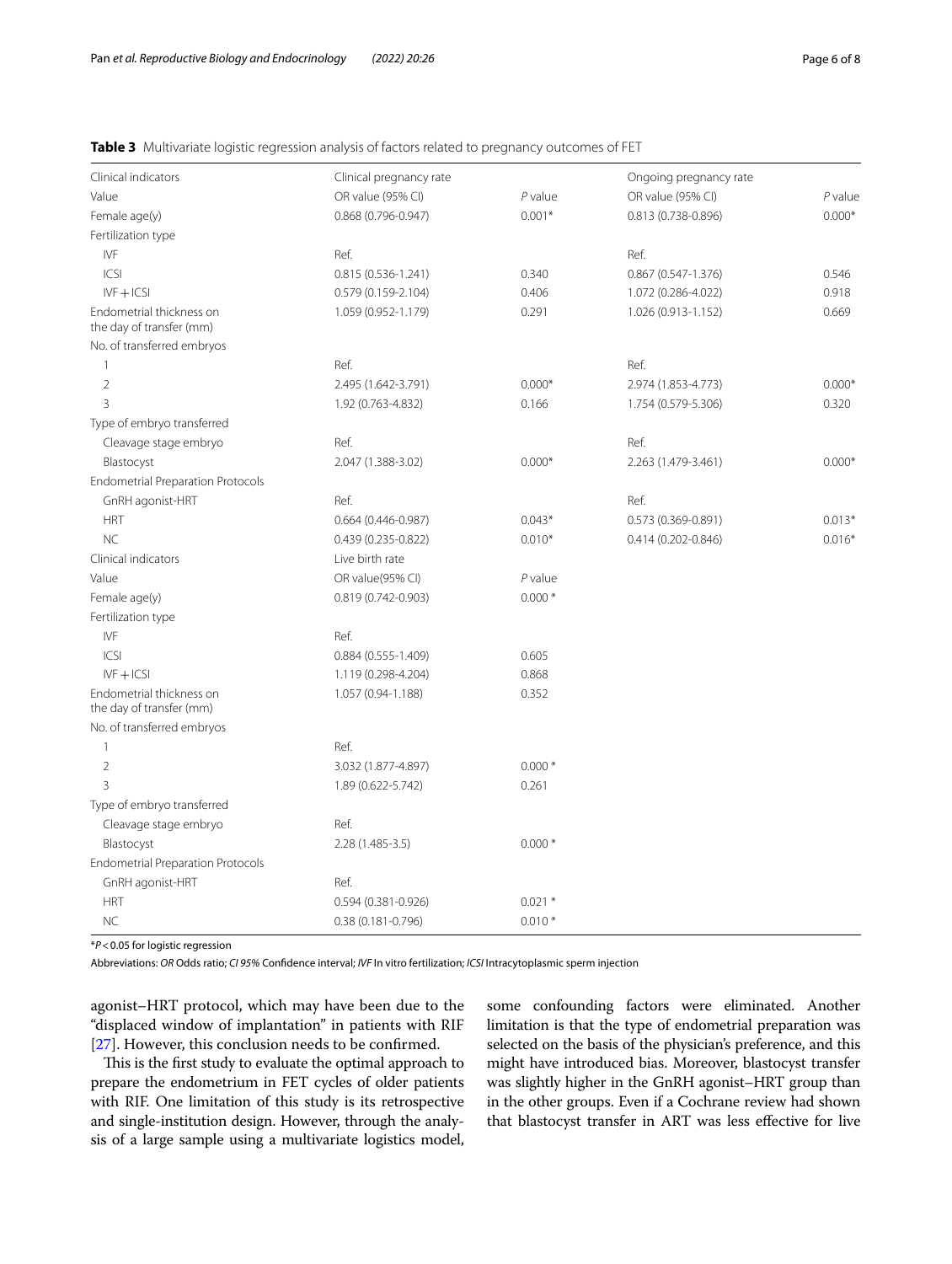birth outcomes than cleavage-stage embryo transfer, this is still a bias that needs to be considered [[28](#page-7-5)].

## **Conclusions**

This 5-year study has provided robust evidence regarding the reproductive potential of women of advanced reproductive age with RIF. The live birth rate following the GnRH agonist–HRT protocol was better than that following the other two protocols, while the miscarriage rate was not afected. Prolonged pituitary downregulation with a long-acting GnRH agonist may be involved in regulation of the endometrial genetic alterations in patients with RIF. Further multicenter randomized clinical trials are needed to confrm the possible benefts of a GnRH agonist–HRT protocol for older patients with idiopathic RIF. Additionally, the precise mechanism needs to be further investigated.

#### **Acknowledgments**

The authors thank the staff from Northwest Women's and Children's Hospital for their assistance with the data collection. The authors also thank all participants in this study. Finally, the authors thank James M Cummins, PhD and Angela Morben, DVM, ELS, from Liwen Bianji (Edanz) ([www.liwenbianji.cn](http://www.liwenbianji.cn)) for editing the language of a draft of this manuscript.

#### **Authors' contributions**

DP, JY, LW, and NL designed the study, performed the data analysis, and drafted the manuscript. NZ, HZ, and SZ critically review and corrected the fnal version of the manuscript. All authors approved the fnal version to be submitted.

### **Funding**

This work was supported by the National Natural Science Foundation of China (82100083).

#### **Availability of data and materials**

Not applicable.

### **Declarations**

### **Ethics approval and consent to participate**

This study was approved by the ethics committee of Northwest Women's and Children's Hospital and has been performed in accordance with the principles of the Declaration of Helsinki.

### **Consent for publication**

Not applicable.

#### **Competing interests**

The authors declare no competing interests.

### **Author details**

<sup>1</sup>The Assisted Reproduction Center, Northwest Women's and Children's Hospital, No. 73 Hou zai Gate, Xin cheng District, Xi'an City 710004, Shaanxi Province, China. <sup>2</sup> Department of Basic Medicine, Xi'an Medical University, Xin-Wang Street #1, Xi'an 710021, Shaanxi, China.

Received: 18 November 2021 Accepted: 14 January 2022 Published online: 03 February 2022

#### **References**

- <span id="page-6-0"></span>1. Ben Rafael Z. Repeated implantation failure (RIF): an iatrogenic meaningless defnition that generates unnecessary and costly use of add-on procedures. Hum Reprod. 2020;35:1479–83.
- <span id="page-6-1"></span>2. Rozen G, Rogers P, Teh WT, Stern CJ, Polyakov A. An algorithm to personalise the diagnosis of recurrent implantation failure based on theoretical cumulative implantation rate. Hum Reprod. 2021;36:1463–8.
- <span id="page-6-2"></span>3. Cimadomo D, Craciunas L, Vermeulen N, Vomstein K, Toth B. Defnition, diagnostic and therapeutic options in recurrent implantation failure: an international survey of clinicians and embryologists. Hum Reprod. 2021;36:305–17.
- <span id="page-6-3"></span>4. Margalioth EJ, Ben-Chetrit A, Gal M, Eldar-Geva T. Investigation and treatment of repeated implantation failure following IVF-ET. Hum Reprod. 2006;21:3036–43.
- <span id="page-6-4"></span>5. Magdi Y, El-Damen A, Fathi AM, Abdelaziz AM, Abd-Elfatah Youssef M, Abd-Allah AA, et al. Revisiting the management of recurrent implantation failure through freeze-all policy. Fertil Steril. 2017;108:72–7.
- <span id="page-6-5"></span>6. Yang X, Huang R, Wang YF, Liang XY. Pituitary suppression before frozen embryo transfer is benefcial for patients sufering from idiopathic repeated implantation failure. J Huazhong Univ Sci Technolog Med Sci. 2016;36:127–31.
- <span id="page-6-6"></span>7. Surrey ES, Minjarez DA, Schoolcraft WB. The incidence of aberrant endometrial alphavbeta (3) vitronectin expression in a high risk infertility population: could prolonged GnRH agonist therapy play a role? J Assist Reprod Genet. 2007;24:553–6.
- <span id="page-6-7"></span>8. Xu B, Geerts D, Hu S, Yue J, Li Z, Zhu G, et al. The depot GnRH agonist protocol improves the live birth rate per fresh embryo transfer cycle, but not the cumulative live birth rate in normal responders: a randomized controlled trial and molecular mechanism study. Hum Reprod. 2020;35:1306–18.
- <span id="page-6-8"></span>9. Steiner N, Shrem G, Tannus S, Dahan SY, Balayla J, Volodarsky-Perel A, et al. Efect of GnRH agonist and letrozole treatment in women with recurrent implantation failure. Fertil Steril. 2019;112:98–104.
- <span id="page-6-9"></span>10. Ocal P, Cift T, Bulut B, Balcan E, Cepni I, Aydogan B, et al. Recurrent implantation failure is more frequently seen in female patients with poor prognosis. Int J Fertil Steril. 2012;6:71–8.
- <span id="page-6-10"></span>11. Shapiro BS, Daneshmand ST, Desai J, Garner FC, Aguirre M, Hudson C. The risk of embryo-endometrium asynchrony increases with maternal age after ovarian stimulation and IVF. Reprod BioMed Online. 2016;33:50–5.
- <span id="page-6-11"></span>12. Ata B, Kalafat E, Somigliana E. A new defnition of recurrent implantation failure on the basis of anticipated blastocyst aneuploidy rates across female age. Fertil Steril. 2021;116:1320–7.
- <span id="page-6-12"></span>13. Kim CH, Lee YJ, Lee KH, Kwon SK, Kim SH, Chae HD, et al. The efect of luteal phase progesterone supplementation on natural frozen-thawed embryo transfer cycles. Obstet Gynecol Sci. 2014;57:291–6.
- <span id="page-6-13"></span>14. Mackens S, Santos-Ribeiro S, van de Vijver A, Racca A, Van Landuyt L, Tournaye H, et al. Frozen embryo transfer: a review on the optimal endometrial preparation and timing. Hum Reprod. 2017;32:2234–42.
- <span id="page-6-14"></span>15. Zegers-Hochschild F, Adamson GD, Dyer S, Racowsky C, de Mouzon J, Sokol R, et al. The international glossary on infertility and fertility care, 2017. Hum Reprod. 2017;32:1786–801.
- <span id="page-6-15"></span>16. Dong M, Sun L, Huang L, Yi Y, Zhang X, Tan Y, et al. Gonadotropin-releasing hormone agonist combined with hormone replacement therapy does not improve the reproductive outcomes of frozen-thawed embryo transfer cycle in elderly patients: a retrospective study. Reprod Biol Endocrinol. 2020;18:73.
- <span id="page-6-16"></span>17. Satokata I, Benson G, Maas R. Sexually dimorphic sterility phenotypes in Hoxa10-defcient mice. Nature. 1995;374:460–3.
- 18. Taylor HS. The role of HOX genes in human implantation. Hum Reprod Update. 2000;6:75–9.
- 19. Du H, Taylor HS. The role of Hox genes in female reproductive tract development, adult function, and fertility. Cold Spring Harb Perspect Med. 2015;6:a023002.
- <span id="page-6-17"></span>20. Hu L, Li H, Huang CL, Chen H, Zhu G, Qian K. Regulation of myeloid ecotropic viral integration site 1 and its expression in normal and abnormal endometrium. Fertil Steril. 2014;102(856-863):e852.
- <span id="page-6-18"></span>21. Aghajanova L. Update on the role of leukemia inhibitory factor in assisted reproduction. Curr Opin Obstet Gynecol. 2010;22:213–9.
- <span id="page-6-19"></span>22. Ruan HC, Zhu XM, Luo Q, Liu AX, Qian YL, Zhou CY, et al. Ovarian stimulation with GnRH agonist, but not GnRH antagonist, partially restores the